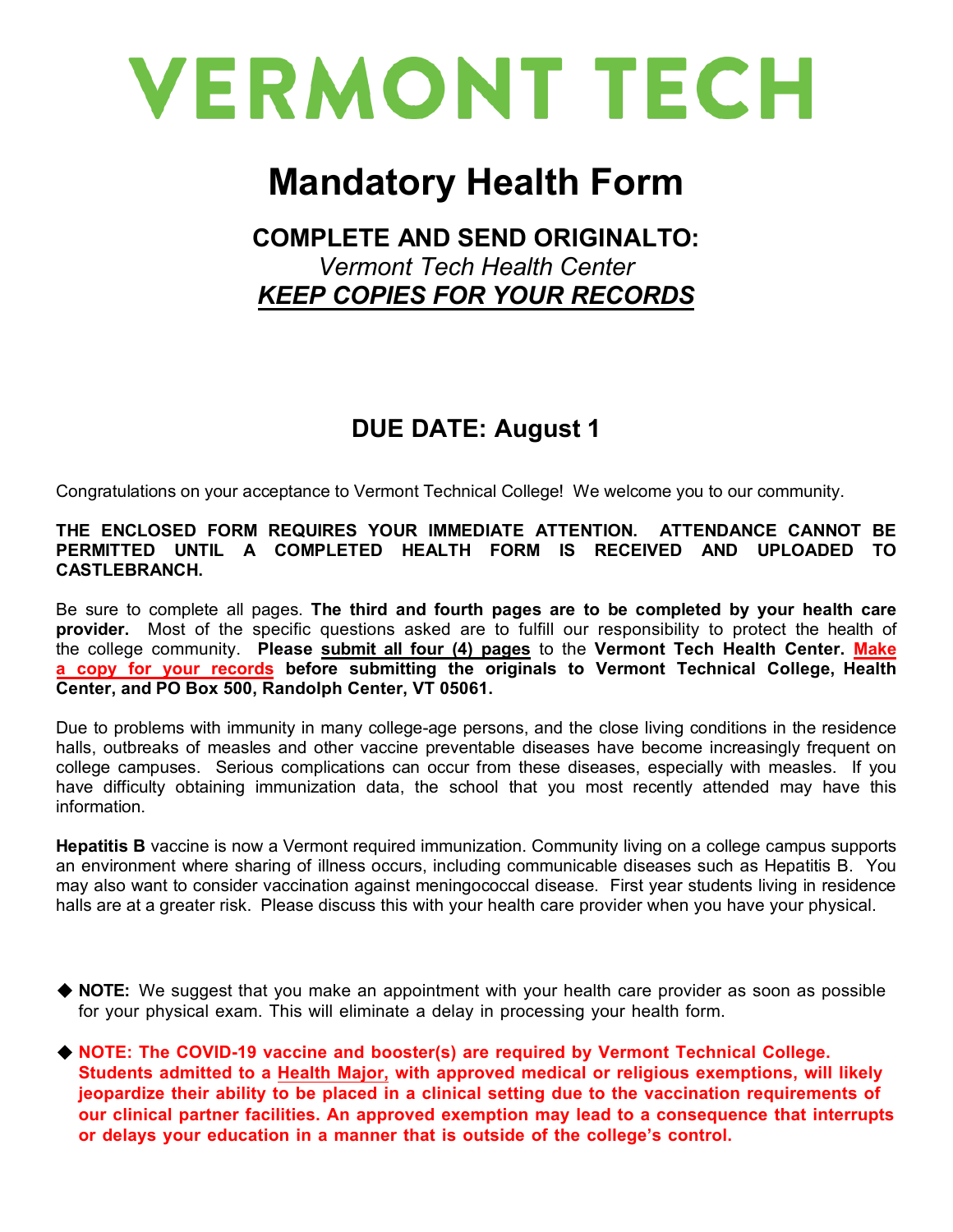# **VERMONT TECH Health Form**

Vermont Technical College, PO Box 500, Health Center, Randolph Center, VT 05061 Phone 802-728-1270 or 802-728-1212; Fax 802-728-1784 or 802-728-1510

INSTRUCTIONS: This form must be completed, signed and submitted in order for you to begin your program. The physical examination and immunization history must be completed and signed by your health care provider.

| Student Name _______________________________                                                                                                                                                                                                                                                                                                                        |                                                                                                                       |
|---------------------------------------------------------------------------------------------------------------------------------------------------------------------------------------------------------------------------------------------------------------------------------------------------------------------------------------------------------------------|-----------------------------------------------------------------------------------------------------------------------|
| $\begin{picture}(20,10) \put(0,0){\vector(1,0){100}} \put(15,0){\vector(1,0){100}} \put(15,0){\vector(1,0){100}} \put(15,0){\vector(1,0){100}} \put(15,0){\vector(1,0){100}} \put(15,0){\vector(1,0){100}} \put(15,0){\vector(1,0){100}} \put(15,0){\vector(1,0){100}} \put(15,0){\vector(1,0){100}} \put(15,0){\vector(1,0){100}} \put(15,0){\vector(1,0){100}} \$ |                                                                                                                       |
| Preferred Prefix Mr.□ Mrs.□ Ms.□ None □<br>Major & Start Term__________________________                                                                                                                                                                                                                                                                             | Person to Notify In Case of Emergency:<br><b>Address</b>                                                              |
| <b>Permanent Address:</b>                                                                                                                                                                                                                                                                                                                                           | <u> La contrada de la contrada de la contrada de la contrada de la contrada de la contrada de la contrada de la c</u> |
|                                                                                                                                                                                                                                                                                                                                                                     |                                                                                                                       |
| <u> 2008 - Johann Johann Stoff, deutscher Stoffen und der Stoffen und der Stoffen und der Stoffen und der Stoffen</u>                                                                                                                                                                                                                                               | Cell Phone________________________________                                                                            |
|                                                                                                                                                                                                                                                                                                                                                                     | Work Phone_________________________________                                                                           |
|                                                                                                                                                                                                                                                                                                                                                                     |                                                                                                                       |
| Student email                                                                                                                                                                                                                                                                                                                                                       |                                                                                                                       |

### **My signature below indicates that:**

- $\rightarrow$  I consent to medical and nursing treatment by the health center staff.
- $\rightarrow$  The information on this form is correct and complete to the best of my knowledge.
- $\rightarrow$  I understand that my contacts with health and counseling services are held in confidence, but that confidentiality may be broken if a life is in danger.

| <b>Student Signature</b>                              |  |  |  |  | Date |  |  |
|-------------------------------------------------------|--|--|--|--|------|--|--|
| Parent/Guardian Signature<br>$\overline{\phantom{a}}$ |  |  |  |  |      |  |  |

(Required if student is under 18 or if insurance is in parent's or guardian's name)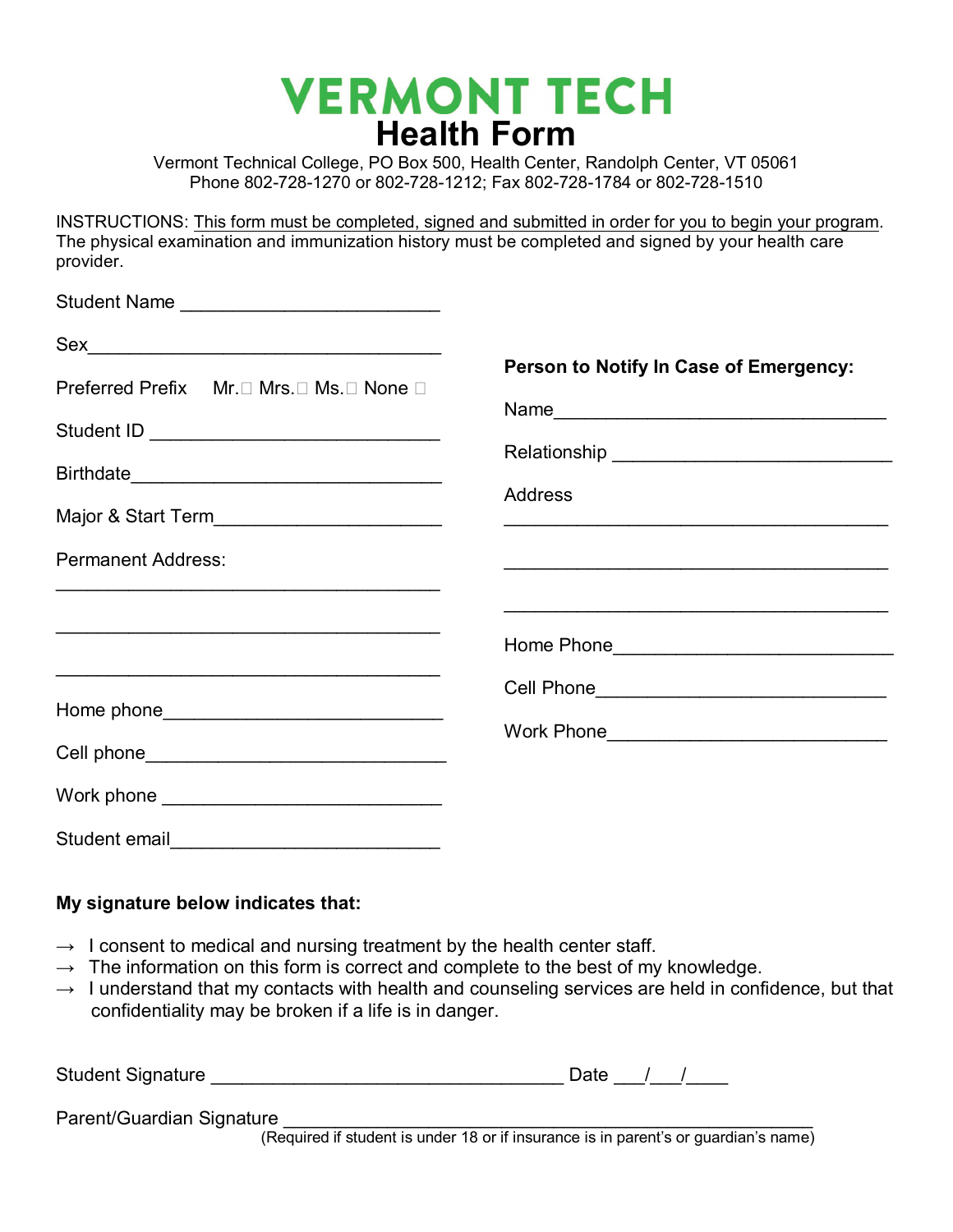## **VERMONT TECH** Medical History - To be completed by student

#### **Allergies:**  $N_0 \cap Y$ es  $\cap$  (if yes, list known allergies and type of reaction)

| <b>Allergy</b> | <b>Specify</b> | <b>Reaction</b> |
|----------------|----------------|-----------------|
| Medication     |                |                 |
| Food           |                |                 |
| Environmental  |                |                 |
|                |                |                 |

**Do you take medications?** No□ Yes □ (if yes, list all medications taken regularly. Include prescription, nonprescription medications, birth control, vitamins, minerals and supplements.)

 $\_$  ,  $\_$  ,  $\_$  ,  $\_$  ,  $\_$  ,  $\_$  ,  $\_$  ,  $\_$  ,  $\_$  ,  $\_$  ,  $\_$  ,  $\_$  ,  $\_$  ,  $\_$  ,  $\_$  ,  $\_$  ,  $\_$  ,  $\_$  ,  $\_$  ,  $\_$  ,  $\_$  ,  $\_$  ,  $\_$  ,  $\_$  ,  $\_$  ,  $\_$  ,  $\_$  ,  $\_$  ,  $\_$  ,  $\_$  ,  $\_$  ,  $\_$  ,  $\_$  ,  $\_$  ,  $\_$  ,  $\_$  ,  $\_$  , Have you had any hospitalizations? No **Yes II** (If yes, list dates and reasons for hospitalizations.)

 $\mathcal{L}_\mathcal{L} = \{ \mathcal{L}_\mathcal{L} = \{ \mathcal{L}_\mathcal{L} = \{ \mathcal{L}_\mathcal{L} = \{ \mathcal{L}_\mathcal{L} = \{ \mathcal{L}_\mathcal{L} = \{ \mathcal{L}_\mathcal{L} = \{ \mathcal{L}_\mathcal{L} = \{ \mathcal{L}_\mathcal{L} = \{ \mathcal{L}_\mathcal{L} = \{ \mathcal{L}_\mathcal{L} = \{ \mathcal{L}_\mathcal{L} = \{ \mathcal{L}_\mathcal{L} = \{ \mathcal{L}_\mathcal{L} = \{ \mathcal{L}_\mathcal{$ Have you ever been hospitalized for psychiatric illness? No  $\Box$  Yes  $\Box$  (If yes, list date and reasons.)

 $\_$  , and the set of the set of the set of the set of the set of the set of the set of the set of the set of the set of the set of the set of the set of the set of the set of the set of the set of the set of the set of th **Have you received counseling or psychiatric care within the last six years?** No□ Yes □ (If yes, list why.)  $\_$  , and the set of the set of the set of the set of the set of the set of the set of the set of the set of the set of the set of the set of the set of the set of the set of the set of the set of the set of the set of th

Do you have or previously had the following (check those that apply):

- □ asthma
- □ back problems
- □ bleeding disorder
- □ blood transfusion
- $\Box$  breast pain or abnormality
- □ broken bone
- D cancer
- chickenpox
- □ cholera
- □ concussion/head injury
- □ counseling help
- diabetes
- eye problems
- □ eating disorder
- $\Box$  frequent ear infections
- □ fainting
- $\Box$  frequent headaches □ hearing loss
- 
- □ heart murmur
- □ heart problem
- □ hepatitis/liver disease
- hernia
- □ high blood pressure
- □ high cholesterol
- $\Box$  joint or limb problem
- $\Box$  kidney/bladder problems
- $\Box$  malaria
- menstrual problems/abnormal pap □ mental health issues
- (anxiety, depression, other)
- □ mononucleosis
- D overweight
- $\Box$  pneumonia
- □ HIV/AIDS or exposure to HIV/AIDS
- $\Box$  rheumatic fever
- scoliosis
- seizure
- $\Box$  skin problems (acne, eczema, other)
- $\Box$  stomach or bowel problems
- $\Box$  thyroid disease or disorder
- tuberculosis
- □ underweight
- 
- □ urinary tract infection
- **D** yellow fever
- $\Box$  use tobacco products
- □ consume alcohol

Family History [siblings, parents, grandparents] (check those that apply):

| alcoholism<br>bleeding disorder<br>cancer<br>depression/anxiety/mental health disease<br>diabetes | heart attack or stroke<br>$\Box$ high blood pressure<br>$\Box$ high cholesterol<br>$\Box$ migraine headaches<br>$\Box$ thyroid disease |
|---------------------------------------------------------------------------------------------------|----------------------------------------------------------------------------------------------------------------------------------------|
| Comments:                                                                                         |                                                                                                                                        |
| Student Name (printed):                                                                           |                                                                                                                                        |
| <b>Student Signature</b>                                                                          | Date                                                                                                                                   |

Reviewed by Health Care Provider Yes  $\Box$ 

| . .<br>ີ |  |
|----------|--|
|          |  |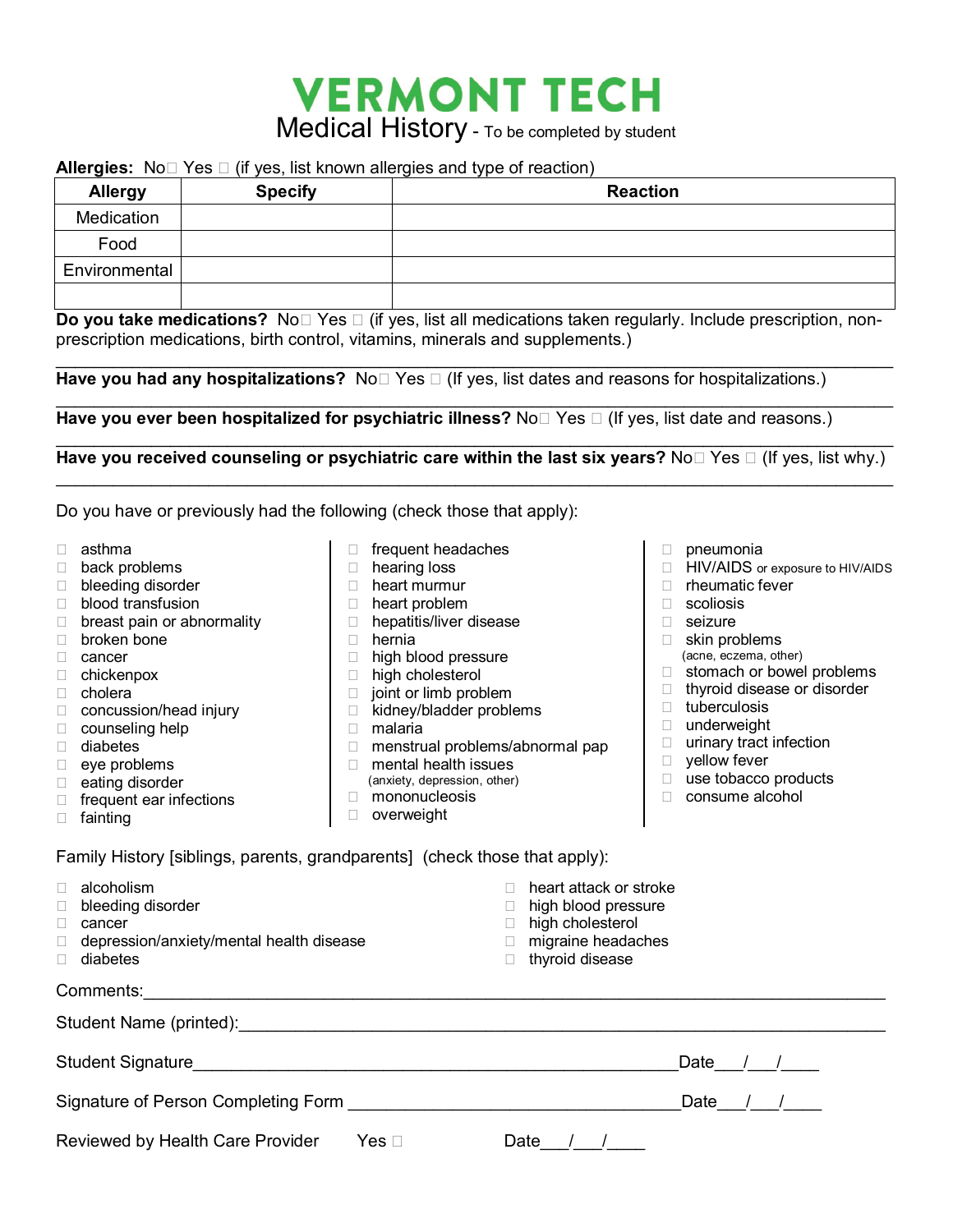# **VERMONT TECH**<br>Physical Exam - To be completed by health care provider

|        |                                    | Student name (Last, first, middle initial)                                      |                                                                                   |
|--------|------------------------------------|---------------------------------------------------------------------------------|-----------------------------------------------------------------------------------|
|        | Date of Birth $\frac{1}{\sqrt{2}}$ |                                                                                 | Date of Exam $1/$ (within past 12 months)                                         |
|        |                                    | Height ____________Weight ______________BP _______________ Pulse ______________ |                                                                                   |
|        |                                    |                                                                                 | Vision Uncorrected: R _________ L ________ Vision Corrected: R ________ L _______ |
| Normal | Abnormal                           |                                                                                 | Please Comment on Abnormal Items                                                  |
|        |                                    | <b>General Development</b>                                                      |                                                                                   |
|        |                                    | Head, face, scalp, skull                                                        |                                                                                   |
|        |                                    | Eyes                                                                            |                                                                                   |
|        |                                    | Ears, Nose /Sinus, Throat                                                       |                                                                                   |
|        |                                    | Neck, Thyroid                                                                   |                                                                                   |
|        |                                    | Heart                                                                           |                                                                                   |
|        | Lungs                              |                                                                                 |                                                                                   |
|        |                                    | <b>Breasts</b>                                                                  |                                                                                   |
|        |                                    | Abdomen (include hernia)                                                        |                                                                                   |
|        |                                    | Genitals (incl. testicular exam)                                                |                                                                                   |
|        |                                    | GYN (if indicated)                                                              |                                                                                   |
|        |                                    | <b>Extremities</b>                                                              |                                                                                   |
|        |                                    | Musculoskeletal                                                                 |                                                                                   |
|        |                                    | Lymph glands                                                                    |                                                                                   |
|        |                                    | Rectal (if indicated)                                                           |                                                                                   |
|        |                                    | Neurological                                                                    |                                                                                   |
|        |                                    | Skin                                                                            |                                                                                   |

Is the student receiving medical care for a chronic condition or serious illness that may interfere with participation in program requirements? No $\square$  Yes  $\square$  (if yes, comment below)

Do you have any concerns about the student participating in strenuous physical activity? No  $\Box$  Yes  $\Box$  (if yes, comment below)

Do you feel that there are any mental or emotional concerns to be aware of that may interfere with participation in program requirements? No  $\Box$  Yes  $\Box$  (if yes, comment below)

Comments:

Provider Signature \_\_\_\_\_\_\_\_\_\_\_\_\_\_\_\_\_\_\_\_\_\_\_\_\_\_\_\_\_\_\_\_\_\_\_\_\_\_\_\_\_\_\_\_\_\_\_\_\_\_\_\_\_\_\_\_\_ Date\_\_\_/\_\_\_/\_\_\_\_